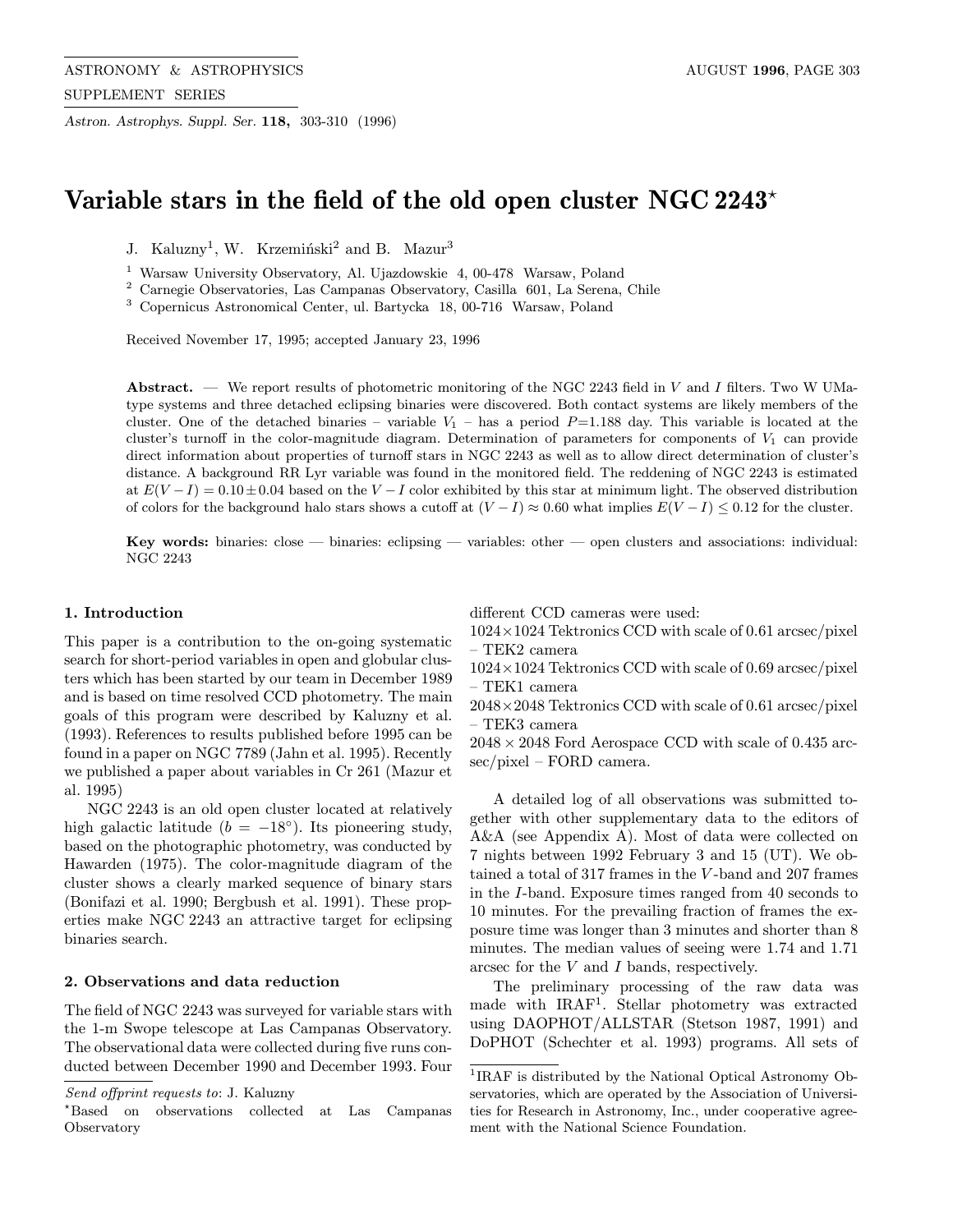images suffered from some positional dependence of the point spread function (PSF). DAOPHOT/ALLSTAR was used to analyze images collected with TEK1 or TEK2 cameras. A PSF varying linearly across an image was adopted. To improve the reliability of photometry we adopted the procedure described in Kaluzny et al. (1995a). Images obtained with TEK3 and FORD cameras were analyzed with DoPHOT. To cope with effects of variable PSF we used the procedure described in Kaluzny et al. (1995b). A separate data base was prepared for each combination of CCD camera and filter. Photometry for all 8 data bases was transformed to the standard  $VI$  system. First, each data set was transformed from the instrumental to the standard system using the transformation derived for a given chip. Subsequently small shifts of the zero points were applied to tie all photometry to the system defined by data set obtained with the TEK2 camera (see Sect. 6 for more details).

#### 3. The search for variables

All data bases were independently searched for variable stars. Two methods for selecting potential variables were used. First we picked up the stars with light curves showing large dispersion as compared with other stars of similar magnitude. To illustrate the quality of our photometry we present in Fig. 1 a plot rms versus the average magnitude for light curves from the data base corresponding to filter V and TEK2 camera. The second method used was the scanning of light curves with a filter designed to detect eclipse-like events. Light curves of all candidate variables were subject to detailed examination. After elimination of spurious variables we were left with 6 clearly variable stars. Table 1 lists the equatorial and rectangular coordinates of these stars. The rectangular coordinates correspond to the V-band image obtained with a TEK3 camera. This image is available from the CDS (see Appendix A). A transformation from rectangular to equatorial system was derived based on positions of 12 stars from the GS Catalogue (Lasker et al. 1988). The errors of equatorial coordinates listed in Table 1 are about 1 arcsec.

Variables  $V_1$ ,  $V_2$  and  $V_6$  correspond to stars  $\#235$ ,  $\#258$  and  $\#368$  in Bergbush et al. (1991). The remaining variables are located outside the field observed by these authors.

The data for this project were collected during an extended period of time. On some nights just a few cluster frames were collected while on 4 nights the cluster was monitored continuously for periods longer than 5 hours. Taking into account a quality of derived photometry (e.g. Fig. 1) we expect that we could hardly miss any W UMatype binaries with  $V_{\text{max}} < 19.0$  and full amplitude of light curve exceeding 0.1 mag. On the other hand, our survey has to be considered as highly incomplete in case of detached eclipsing binaries with periods longer than about 1 day.



Fig. 1. Standard deviations of the light curves versus the average V magnitude for stars from the data base for filter V and TEK2 camera

Table 1. Rectangular and equatorial coordinates of variables identified in the field of NGC 2243. Rectangular coordinates can be used to identify all objects on the image included in the set of supplementary data accompanying this paper (see Appendix A)

| No               | $\boldsymbol{X}$ | Y      | RA(2000)   | DEC(2000)     |
|------------------|------------------|--------|------------|---------------|
| Vı               | 917.2            | 968.95 | 6:29:35.47 | $-31:16:53.0$ |
| $V_2$            | 881.9            | 984.9  | 6:29:33.80 | $-31:17:02.8$ |
| $\mathit{V}_{3}$ | 1115.3           | 1110.6 | 6:29:44.87 | $-31:18:18.8$ |
| V4               | 371.7            | 836.5  | 6:29:09.62 | $-31:15:33.0$ |
| V5               | 1349.2           | 1308.2 | 6:29:55.98 | $-31:20:18.4$ |
| $V_{6}$          | 876.6            | 1075.1 | 6:29:33.56 | $-31:17:57.7$ |

#### 4. Light curves and period determination

To determine periods of newly discovered variables we used the analysis of variance method, as described by Schwarzenberg-Czerny (1989, 1991). It was possible to determine periods for 4 out of 6 variables: two W UMa-type systems, one eclipsing binary with EA-type light curve and one RR Lyr star. Phased light curves of these stars are shown in Fig. 2. The light curve of  $V_1$  shows two very similar minima when phased with  $P=1.19$  d. Adoption of  $P=0.595$  d for this variable leads to light curve with an unacceptably wide primary minimum lasting  $\Delta \phi \approx 0.25$  and no trace of the secondary eclipse. Hence, period  $P=0.595 d$ can be excluded for  $V_1$ . Variable  $V_3$  showed an unstable light curve with large seasonal changes. Most of the scatter visible in its light curve is due to secular changes of its brightness at a given phase. Such behaviour is in fact quite common among W UMa-type binaries. The best known example of a contact system with very unstable light curve is TZ Boo (Hoffmann 1980).

Two eclipsing episodes were observed for variable  $V_4$ . This star is located in the outskirts of the cluster. It was not observed on nights when we used a TEK2 camera. In Fig. 3 we show the light curve of  $V_4$  obtained in February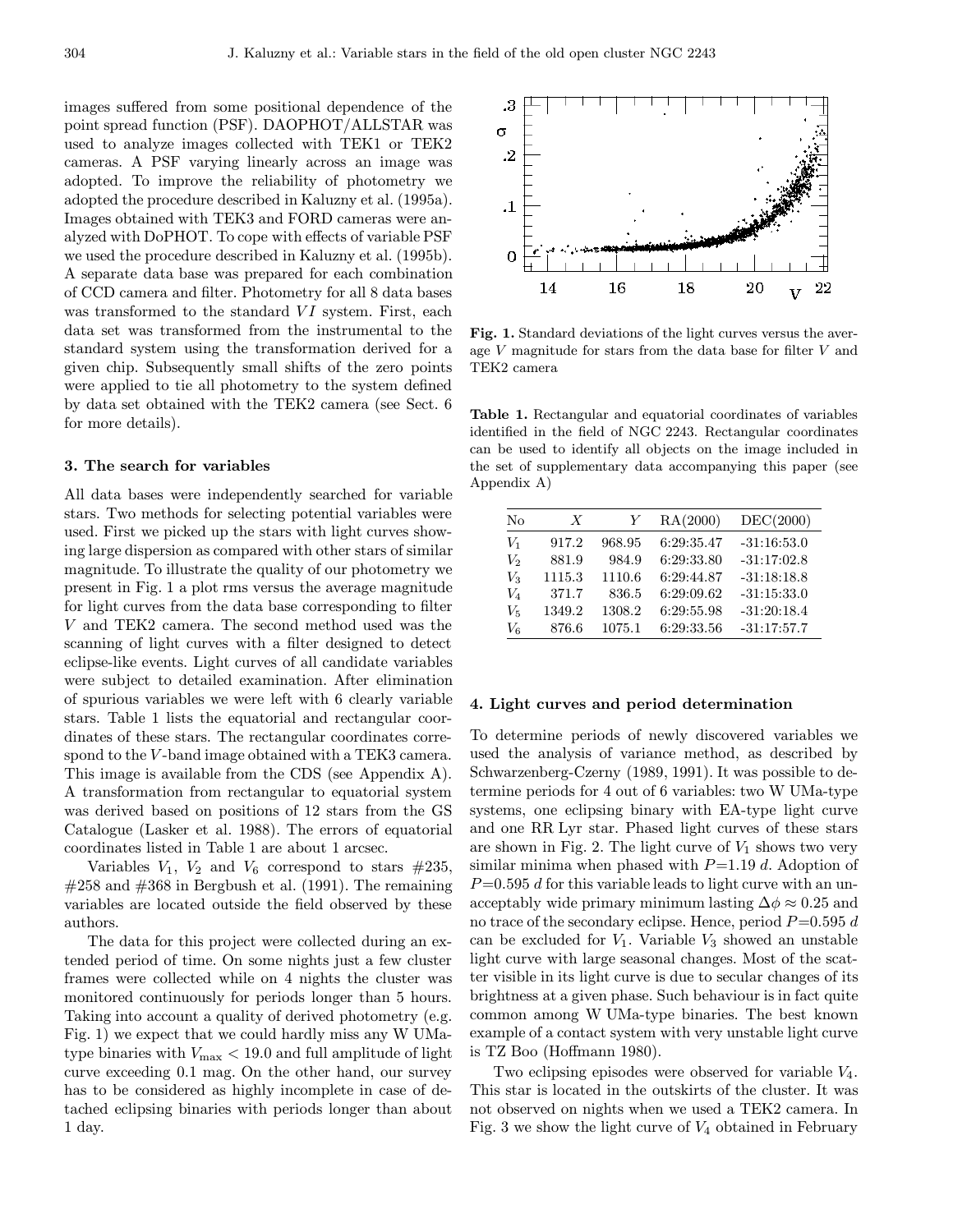

Fig. 2. Phased light curves for variables  $V_{1-3}$  and  $V_6$  discovered in the field of NGC 2243. For each star the I-band (upper) and V -band (lower) light curves are shown

1992. If two observed eclipses of  $V_4$  correspond to the same minimum then its orbital period is either  $P=2.84$  d or  $P=1.42$  d. Periods shorter than 1.42 days can be ruled out. In addition to two eclipses observed in February 1992 we observed also an ending part of an eclipse of  $V_4$  on 1993 Dec 21 (UT).

Two likely eclipsing episodes were observed for variable  $V_5$ . On 1992 Feb. 11 (UT) a descending branch of eclipse was caught while a small fragment of a central part of an eclipse was observed on 1990 Dec. 27 (UT). A relevant fragments of the light curve are shown in Fig. 4. Our photometry revealed moreover some secular changes of the out-of-eclipse brightness of  $V_5$ . In 1990, 1991 and 1992 seasons the variable showed  $V_{\text{max}} \approx 16.30$ . On six nights in December 1993 its brightness was  $V_{\text{max}} \approx 16.20$ .

Some basic characteristics of six newly discovered variables are given in Table 2.

# 5. Control fields photometry

On nights of 1993 December 28-31 we monitored two "control" fields offsetted by  $\Delta l = \pm 0.5$  deg from the center of NGC 2243, respectively (l denotes galactic longitude). Each of these fields was monitored for a total of about 5 hours. We used the TEK2 camera and most of images were taken in the  $I$  band. Some thin cirrus was present on a sky during these observations but good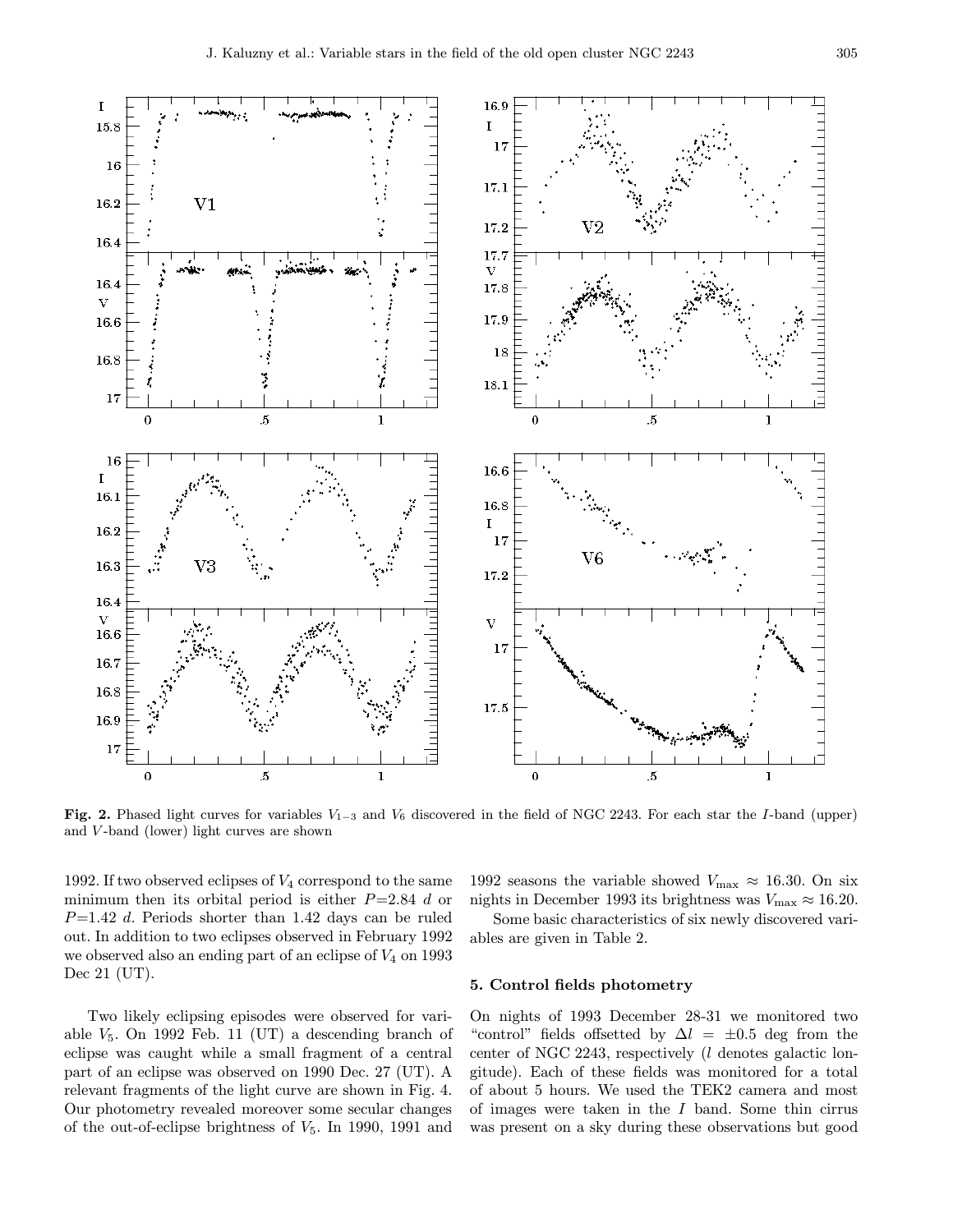

Fig. 3. Sections of an unphased light curve of variable  $V_4$  discovered in the field of NGC 2243. Only data obtained on three nights in February 1992 are shown in this plot



Fig. 4. Sections of an unphased light curve of variable  $V_5$  discovered in the field of NGC 2243. Two likely eclipse events are shown

Table 2. Parameters of variables discovered in the field of NGC 2243.  $V_{\text{max}}$  and  $(V - I)$  are magnitude and color at the maximum light. For  $V_5$  we list parameters corresponding to the 1991-1992 period. The last two columns give adopted ephemerides. The period is given in days.  $T_0$  gives the time of minimum light for eclipsing binaries and the time of maximum light for the RR Lyr variable

| ID    | Type        | $V_{\rm max}$ | $V-I$ | $\overline{P}$ | $T_0$ JDhel |
|-------|-------------|---------------|-------|----------------|-------------|
|       |             |               |       |                | 2440000+    |
| $V_1$ | ЕA          | 16.33         | 0.59  | 1.188506       | 8550.7996   |
| $V_2$ | EW          | 17.82         | 0.84  | 0.285300       | 8224.8510   |
| $V_3$ | EW          | 16.66         | 0.61  | 0.356455       | 8224.6671   |
| $V_4$ | ЕA          | 14.02         | 0.54  |                |             |
| $V_5$ | ΕA          | 16.28         | 0.65  |                |             |
| $V_6$ | $_{\rm RR}$ | 16.87         | 0.29  | 0.586591       | 8224.4532   |



Fig. 5. The CMD for the field of NGC 2243 monitored with the TEK2 camera

seeing allowed to obtain relatively deep photometry. The data were processed following procedures applied to images of NGC 2243. A search for variable stars gave a negative result for both control fields. Our data indicate that control fields do not contain any W UMa-type systems brighter than  $I \approx 19$  mag and total amplitude of light variations exceeding 0.1 mag. The short time-base of our data does not allow to reach any firm conclusions about the presence or absence of other types of variables in the control fields.

# 6. The color-magnitude diagram

Photometry extracted from images obtained with the TEK2 camera was averaged to produce a color-magnitude diagram (CMD) for the monitored field. Photometry based on relatively poor images was not taken into account. We used data extracted from 74 images in the  $V$  band and from 148 images in the  $I$  band. For each frame stars showing relatively large errors of photometry for their magnitude were flagged. Such poor measurements were rejected while calculating the average magnitudes. Only stars with at least 9 acceptable measurements in the V band and at least 17 acceptable measurements in the I band were retained. The final lists with averaged photometry contained 1728 and 2591 stars for the  $V$  and  $I$  band, respectively. Of these stars 1697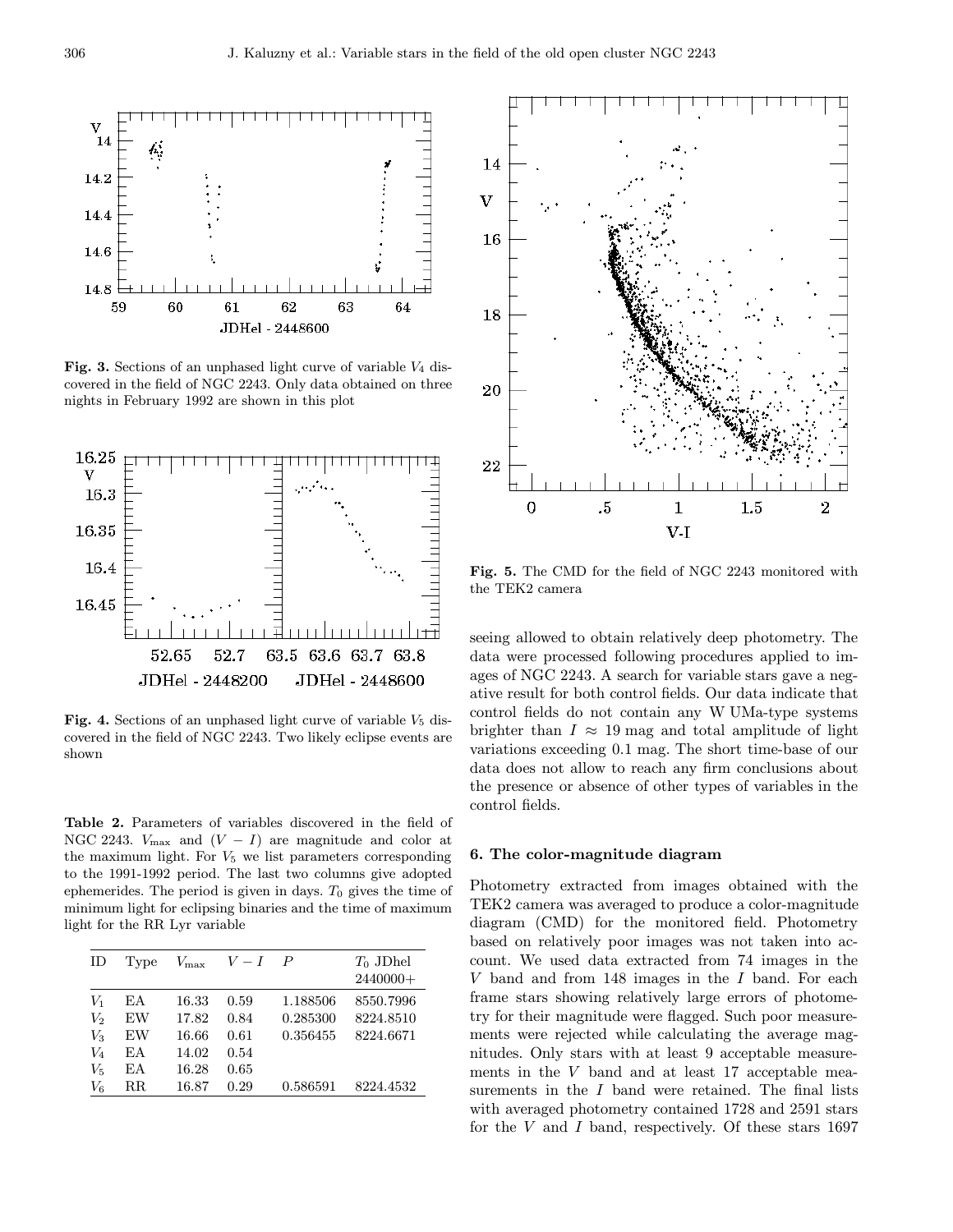objects were present in both lists. Transformation from the instrumental to the standard system was derived based on observations of several Landolt (1992) fields. The systematic uncertainty in the adopted calibration is about 0.020 mag for V and about 0.015 for  $V-I$ . The color-magnitude diagram (CMD) based on the data collected with a TEK2 camera is shown in Fig. 5. We emphasize that completeness of the photometry was sacrificed for the sake of its accuracy. Hence, some stars, especially those from the central region of the cluster, were not included in Fig. 5. The presented CMD shows the same features which have already been discussed extensively by Bonifazi et al. (1990) and Bergbush et al. (1991). A group of candidate blue stragglers and a sequence of binary stars located above the cluster main-sequence can be noted. Our photometry covers a larger field and seems to be more accurate and deeper in comparison with previous studies of NGC 2243. In Fig. 6 we show CMD's for two groups of stars: those lying within radius  $R = 164$  arcsec from the cluster center, and those lying in an outer part of the observed field at  $R > 301$  arcsec. The inner circle and the outer region cover the same areas on the sky. In Fig. 7 we plot the projected density distribution for stars with reliable photometry and brighter than  $I = 20.4$ . Some interesting conclusions can be reached on examination of Figs. 5-7:

- The cluster main sequence can be traced down to  $V \approx 21.8$ , which is the limiting magnitude of our photometry. Also the sequence of binaries extends down to the faintest observed magnitudes.
- The density profile shown in Fig. 7 flattens beyond  $R \approx 4.0$  arcmin. However, the cluster main sequence can be easily distinguished in the CMD for the outer field (Fig. 6b). Hence the cluster radius is well above 4 arcmin. In fact van den Bergh (1977) was able to trace the cluster out to a radius of 6.3 arcmin.
- The CMD for the outer field (Fig. 6b) contains no stars with  $V < 15.5$  and  $V - I > 0.7$ . Hence, most of the objects forming the scattered subgiant/giant branch in a CMD for the inner field (Fig. 6a) are cluster members. The large scatter observed on the subgiant branch of NGC 2243 can be attributed to binarity of a significant fraction of its stars.
- There is a sizeable population of field stars visible below the cluster main sequence (see Fig. 5). Their color shows a blue cutoff at  $V - I \approx 0.60$ . This cutoff corresponds to the turnoff of stars from the halo population and its location can potentially provide an upper limit on the cluster reddening. Just to illustrate the proposed method we used  $VI$  photometry of  $M68$ published by Walker (1994). M68 is one of the most metal poor galactic globular clusters and its turnoff is located at  $(V - I)_0 \approx 0.48$ . It may be assumed that halo stars observed in the background of NGC 2243 are not older and have metallicity not lower than stars

in M68. Consequently we obtain  $E(V - I) = 0.12$  as an upper limit on the reddening of NGC 2243.

# 7. Cluster membership of the variables

Figure 8 shows location of 6 newly identified variables on the cluster CMD. For all variables but  $V_6$  the marked positions correspond to magnitude and color at the maximum light. The position marked for RR Lyr star  $V_6$  corresponds to its intensity-averaged magnitude and average color. We obtained for this star  $\langle V \rangle = 17.456$  and  $\langle I \rangle = 16.952$ . Variable  $V_6$  is clearly a background object located well behind the cluster. It is known that the mean minimum-light  $(V - I)$  color of RRab variables is  $0.58 \pm 0.03$  with little or no dependence on metallicity (Mateo et al. 1995). For  $V_6$  we obtained  $(V - I)_{\text{min}} =$  $0.68 \pm 0.01$  what implies  $E(V - I) = 0.10 \pm 0.04$  and  $E(B - V) = 0.08 \pm 0.04$ . This sets formally an upper limit on the reddening of NGC 2243. This result is in good agreement with Hawarden (1975) and Bonifazi et al. (1990) who obtained  $E(B - V) = 0.06$  and  $E(B - V) =$  $0.06 - 0.08$ , respectively.

Contact binaries  $V_2$  and  $V_3$  are located slightly above the main sequence in the cluster CMD. We have applied the absolute brightness calibration established recently by Rucinski (1994) to estimate their absolute magnitudes. Rucinski's calibration gives  $M_V$  as a function of period and color of a contact system. We obtained  $M_V^{\text{cal}} = 4.79$  and  $M_V^{\text{cal}} = 3.53$  for  $V_2$  and  $V_3$ , respectively. The estimates of the apparent distance modulus of NGC 2243 range from 12.7 to 13.05 and we may adopt here  $(m-M)_V = 12.90 \pm 0.20$ . Assuming cluster membership we obtain  $M_V^{\text{obs}} = 4.92 \pm 0.20$  and  $M_V^{\text{obs}} = 3.76 \pm 0.20$ for  $V_2$  and  $V_3$ , respectively. Good agreement between values of  $M_V^{\text{cal}}$  and  $M_V^{\text{obs}}$  supports the hypothesis that  $V_2$  and V<sup>3</sup> are located at the same distance as NGC 2243.

Eclipsing binary  $V_4$  is located almost 2 magnitudes above the top of main sequence of NGC 2243. It is located far away from the cluster center at a projected distance of  $R = 4.9$  arcmin. This variable is probably just a foreground object not belonging to the cluster. Binaries  $V_1$ and  $V_5$  are likely cluster members as they occupy positions among photometric binaries in the cluster CMD. Moreover, they are located in the central part of NGC 2243.

#### 8. Summary

The most interesting result of our survey for variable stars in NGC 2243 is the discovery of the detached eclipsing binary  $V_1$  which is located near the cluster turnoff in the color-magnitude diagram. The equal depths of eclipses for stars in this region of the CMD implies equal effective temperatures of components and, most likely, similarity of the other parameters, such as radii, masses, etc.. The light curve is flat outside eclipses, which indicates that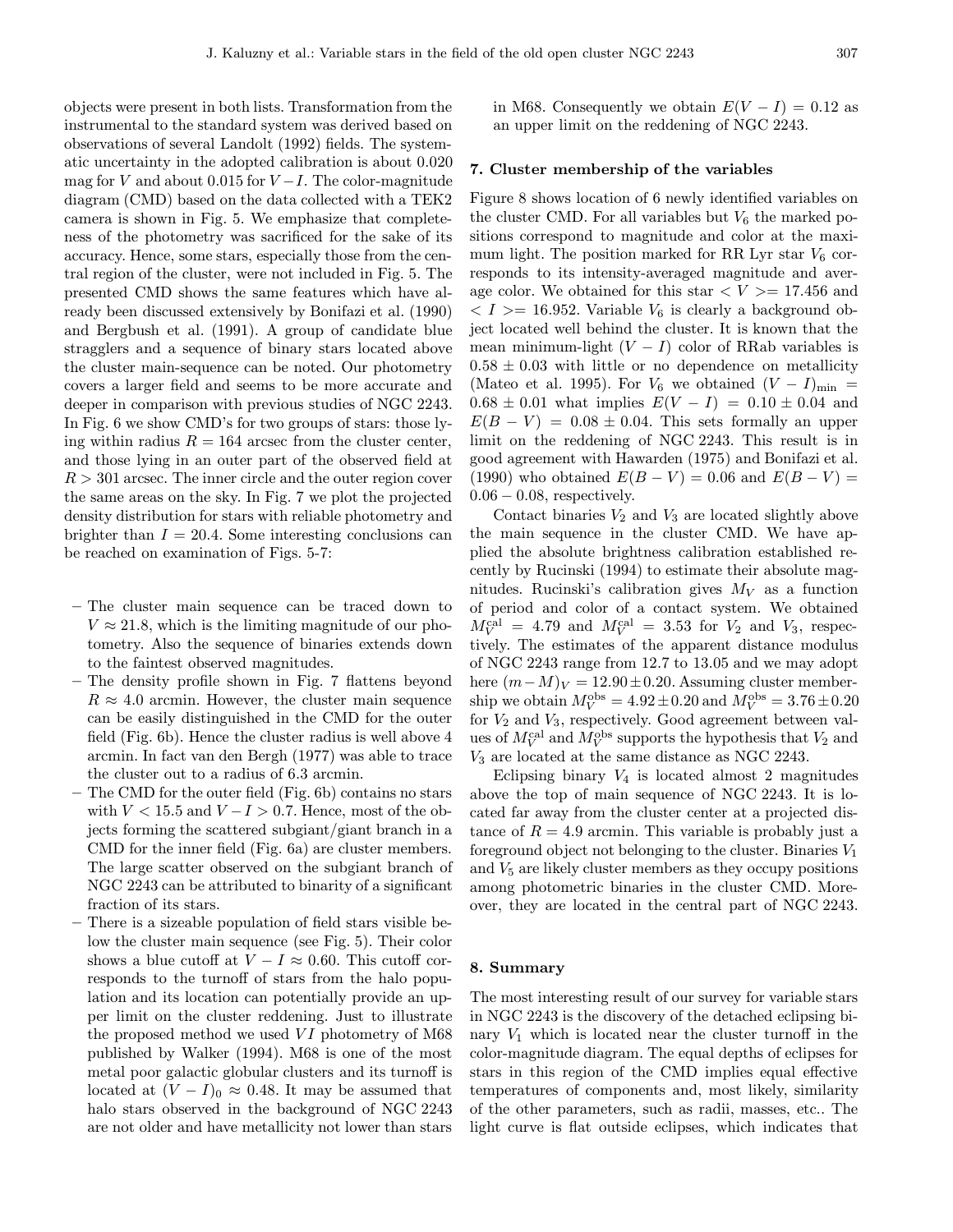

Fig. 6. The CMD's for stars located at distances  $R < 164$  arcsec a) left panel) and  $R > 301$  arcsec b) right panel) from the projected center of NGC 2243. Note a clearly marked sequence of binaries visible on a left panel



Fig. 7. Projected star density as a function of radial distance from the center of NGC 2243 for objects with  $I < 20.4$ 

the system is well detached. By combining precise radial velocity curves with accurate photometry one would be able to determine absolute parameters for both components of  $V_1$ . That in turn would allow to estimate age and distance to NGC 2243 using procedures which are to a large extent free from the uncertainties involved in a standard isochrone fitting method. The masses of spectroscopic binaries are proportional to the cube of the radial velocity amplitudes. Hence to obtain astrophysically interesting results one needs to measure the radial velocity amplitudes  $K_1$  and  $K_2$  with 1−2% accuracy. Such an accuracy is attainable with the currently available instrumentation provided that one has access to the 4-m class telescopes.

We identified two contact binaries which are likely members of the cluster. The relative frequency of W UMa stars in NGC 2243 is significantly lower than the same frequency for NGC 188. The latter cluster is known to harbor at least 7 contact binaries. Let us denote by  $N_{6.5}$  the number of stars with  $M_V < 6.5$  and by  $N_{\text{EW}}$  the number of contact binaries. For NGC 188 we have  $N_{6.5}/N_{\text{EW}} \approx 43$ while the same quantity for NGC 2243 is about 500. For NGC 2243 we limited our attention to the field monitored with TEK2. No corrections for the field stars contamination were taken into account but this has little effect on the derived values of  $N_{6.5}/N_{\text{EW}}$ . In fact, the relative frequency of contact binaries among NGC 2243 F-K dwarfs does not differ from the frequency observed for the field stars.

Acknowledgements. JK was supported by the Polish KBN grant 2P03D00808 and by the NSF grants AST-9313620 and AST-9216494 to Bohdan Paczyński. BM was supported by the Polish KBN grant 2-P30401307.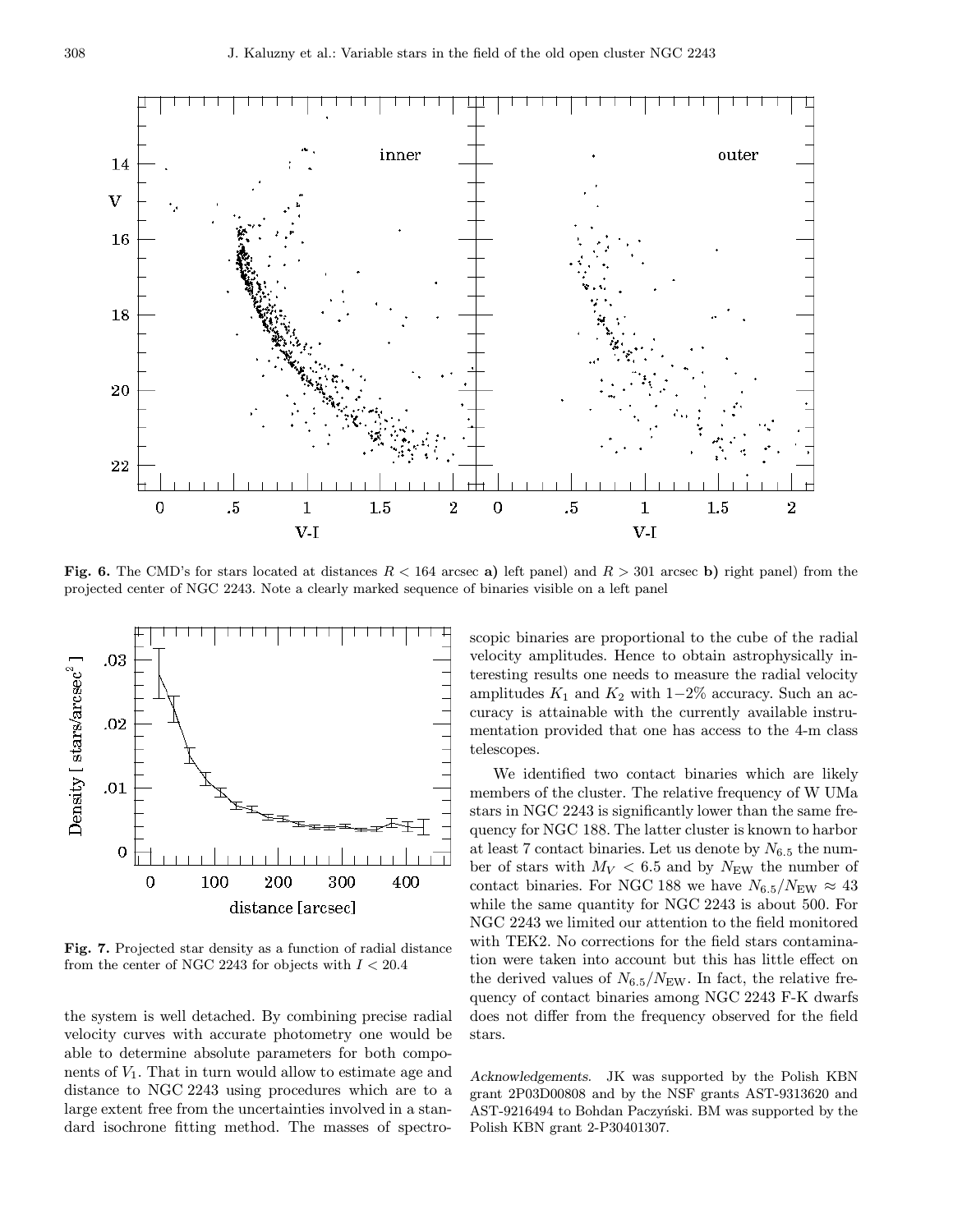

Fig. 8. The CMD for the central part of NGC 2243 with the positions of the newly discovered variables marked. The triangles represent contact binaries, the squares EA-type eclipsing binaries, and the open circle an RR Lyr star. Position marked for RR Lyr star  $V_6$  corresponds to its average color and magnitude. For remaining variables we plotted  $V_{\text{max}}$  and  $(V-I)_{\text{max}}$ .  $V<sub>6</sub>$  is located well behind the cluster at galactocentric distance  $r \sim 30.4~{\rm kpc}$ 

## 9. Appendix A

Some supplementary data related to this paper are published by  $A\&A$  at the Centre de Données de Strasbourg, where they are available in electronic form: via anonymous ftp 130.79.128.5. We have submitted:

a) Tables with light curves of variables  $V_{1-6}$ . b) A table containing  $VI$  photometry presented in Fig. 5. This table lists ID, rectangular coordinates,  $V$ ,  $\sigma_V$ ,  $(V - I)$  and  $\sigma_{(V-I)}$  for 1697 stars from the field of NGC 2243.

## 10. Appendix B

A single pair of V and I frames obtained with the TEK3 camera was used to produce the CMD for the field of NGC 2243. This CMD is presented in Fig. 9. Derived photometry is less accurate than that presented in Fig. 5 but it covers a significantly larger field. A table containing photometry for all stars plotted in Fig. 9 was submitted to A&A. It is available in electronic form (see Appendix A). Rectangular coordinates listed in that table correspond to an image which was submitted to A&A. Rectangular coordinates listed for variables in Table 1 correspond also to that image. The following transformation gives relation between systems of rectangular positions used for TEK3 and TEK2 cameras:

$$
X_3 = a1 + a2 \times X_2 + a3 \times Y_2 + a4 \times X_2 \times Y_2
$$
  
+
$$
a5 \times X_2^2 + a6 \times Y_2^2
$$
(1)  

$$
Y_3 = b1 + b2 \times X_2 + b3 \times Y_2 + b4 \times X_2 \times Y_2
$$
  
+
$$
b5 \times X_2^2 + b6 \times Y_2^2
$$
(2)

where coordinates with index 2 correspond to TEK2 camera and coordinates with index 3 correspond to TEK3 camera. The coefficients a1−6 and b1−6 have the following values:  $a1 = 404.52$ ,  $a2 = -3.62239989E -$ 2,  $a3 = 1.00015290$ ,  $a4 = -3.16156601E - 7$ ,  $a5 =$  $-1.12529129E - 7, a6 = -2.51646770E - 7, b1 =$ 428.96,  $b2 = 0.99972810$ ,  $b3 = 3.67029247E - 2$ ,  $b4 =$  $-2.26215481E - 7$ ,  $b5 = -1.23128891E - 7$ ,  $b6 =$  $-1.04692911E - 7.$ 



Fig. 9. The CMD for the field of NGC 2243 monitored with the TEK3 camera

#### References

- Bergbush P.A., VandenBerg D.A., Infante L., 1991, AJ 101, 2102
- Bonifazi A., Fusi Pecci F., Romeo G., Tosi M., 1990, MNRAS 245, 15
- Hawarden T.G., 1975, MNRAS 173, 801
- Hoffmann M., 1980, A&AS 40, 263
- Jahn K., Kaluzny J., Rucinski S.M., 1995, A&A 295, 101